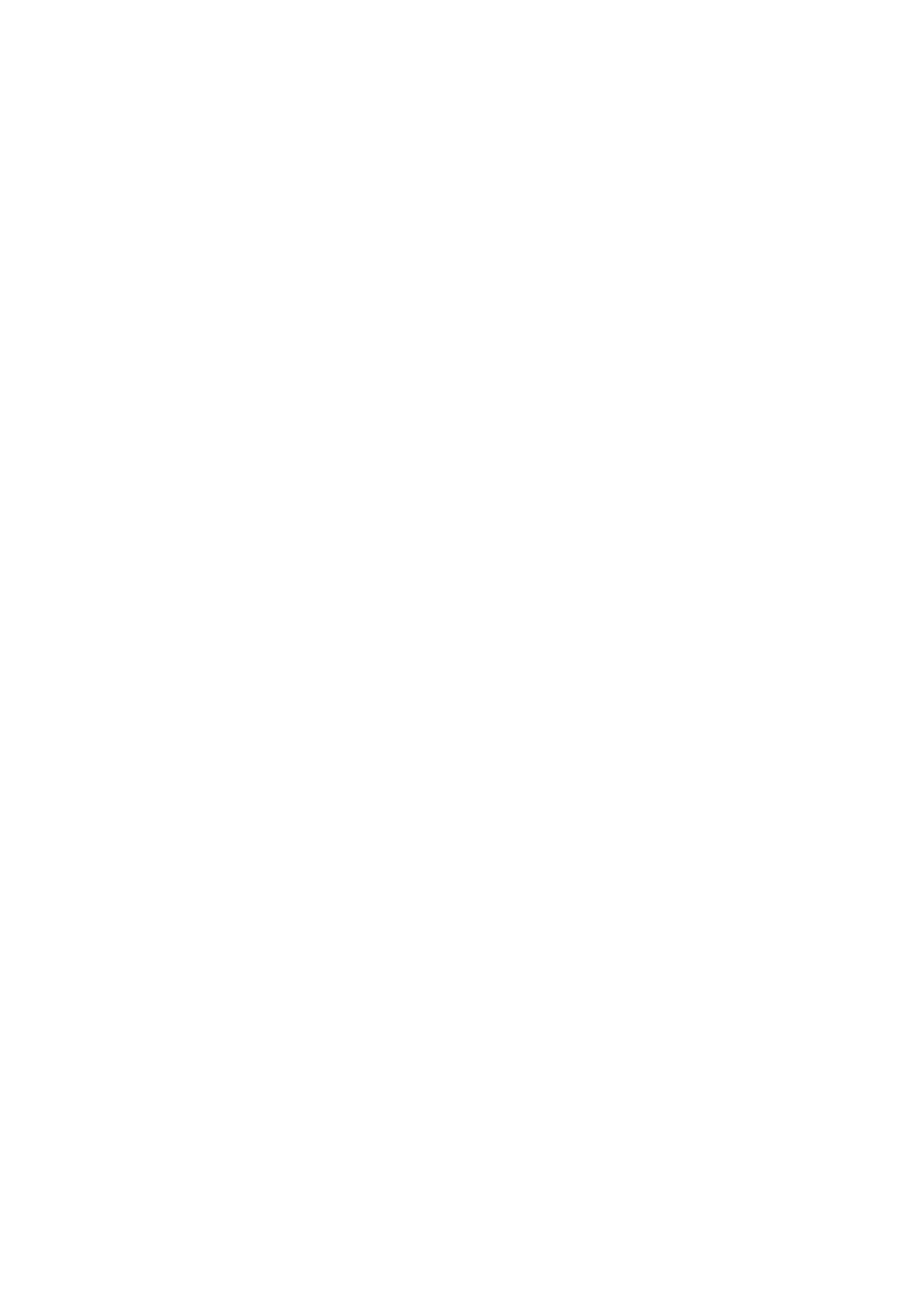| January 2020 |                                                                                                                                                                                                                                                                                                                                                                                  |                |                 |                |               |                                                                                                                                                                                                                                                                                                                                                                                  |  |
|--------------|----------------------------------------------------------------------------------------------------------------------------------------------------------------------------------------------------------------------------------------------------------------------------------------------------------------------------------------------------------------------------------|----------------|-----------------|----------------|---------------|----------------------------------------------------------------------------------------------------------------------------------------------------------------------------------------------------------------------------------------------------------------------------------------------------------------------------------------------------------------------------------|--|
| Sun          | $\overline{5}$                                                                                                                                                                                                                                                                                                                                                                   | 12             | 19              | 26             | $\mathsf I$   | $\begin{array}{c} \rule{0pt}{2.5ex} \rule{0pt}{2.5ex} \rule{0pt}{2.5ex} \rule{0pt}{2.5ex} \rule{0pt}{2.5ex} \rule{0pt}{2.5ex} \rule{0pt}{2.5ex} \rule{0pt}{2.5ex} \rule{0pt}{2.5ex} \rule{0pt}{2.5ex} \rule{0pt}{2.5ex} \rule{0pt}{2.5ex} \rule{0pt}{2.5ex} \rule{0pt}{2.5ex} \rule{0pt}{2.5ex} \rule{0pt}{2.5ex} \rule{0pt}{2.5ex} \rule{0pt}{2.5ex} \rule{0pt}{2.5ex} \rule{0$ |  |
| Sat          | 4                                                                                                                                                                                                                                                                                                                                                                                | 11             | 18              | 25             | $\bar{\rm I}$ | $\mathbf{I}$                                                                                                                                                                                                                                                                                                                                                                     |  |
| Ēñ           | $\mathsf m$                                                                                                                                                                                                                                                                                                                                                                      | $\overline{a}$ | $\overline{17}$ | 24             | 31            | $\begin{array}{c} \rule{0pt}{2.5ex} \rule{0pt}{2.5ex} \rule{0pt}{2.5ex} \rule{0pt}{2.5ex} \rule{0pt}{2.5ex} \rule{0pt}{2.5ex} \rule{0pt}{2.5ex} \rule{0pt}{2.5ex} \rule{0pt}{2.5ex} \rule{0pt}{2.5ex} \rule{0pt}{2.5ex} \rule{0pt}{2.5ex} \rule{0pt}{2.5ex} \rule{0pt}{2.5ex} \rule{0pt}{2.5ex} \rule{0pt}{2.5ex} \rule{0pt}{2.5ex} \rule{0pt}{2.5ex} \rule{0pt}{2.5ex} \rule{0$ |  |
| Thur         | $\sim$                                                                                                                                                                                                                                                                                                                                                                           | თ,             | $\mathfrak{a}$  | $\mathfrak{L}$ | 30            | $\mathbf{I}$                                                                                                                                                                                                                                                                                                                                                                     |  |
| Wed          | $\overline{ }$                                                                                                                                                                                                                                                                                                                                                                   | $\infty$       | $\overline{1}$  | 22             | 29            | $\bar{1}$                                                                                                                                                                                                                                                                                                                                                                        |  |
| Tue          | $\begin{array}{c} \rule{0pt}{2.5ex} \rule{0pt}{2.5ex} \rule{0pt}{2.5ex} \rule{0pt}{2.5ex} \rule{0pt}{2.5ex} \rule{0pt}{2.5ex} \rule{0pt}{2.5ex} \rule{0pt}{2.5ex} \rule{0pt}{2.5ex} \rule{0pt}{2.5ex} \rule{0pt}{2.5ex} \rule{0pt}{2.5ex} \rule{0pt}{2.5ex} \rule{0pt}{2.5ex} \rule{0pt}{2.5ex} \rule{0pt}{2.5ex} \rule{0pt}{2.5ex} \rule{0pt}{2.5ex} \rule{0pt}{2.5ex} \rule{0$ | $\overline{a}$ | $\overline{a}$  | $\overline{c}$ | 28            | $\bar{1}$                                                                                                                                                                                                                                                                                                                                                                        |  |
| Mon          | $\mathbf{I}$                                                                                                                                                                                                                                                                                                                                                                     | $\circ$        | $\frac{1}{2}$   | 20             | 27            | $\begin{array}{c} \rule{0pt}{2.5ex} \rule{0pt}{2.5ex} \rule{0pt}{2.5ex} \rule{0pt}{2.5ex} \rule{0pt}{2.5ex} \rule{0pt}{2.5ex} \rule{0pt}{2.5ex} \rule{0pt}{2.5ex} \rule{0pt}{2.5ex} \rule{0pt}{2.5ex} \rule{0pt}{2.5ex} \rule{0pt}{2.5ex} \rule{0pt}{2.5ex} \rule{0pt}{2.5ex} \rule{0pt}{2.5ex} \rule{0pt}{2.5ex} \rule{0pt}{2.5ex} \rule{0pt}{2.5ex} \rule{0pt}{2.5ex} \rule{0$ |  |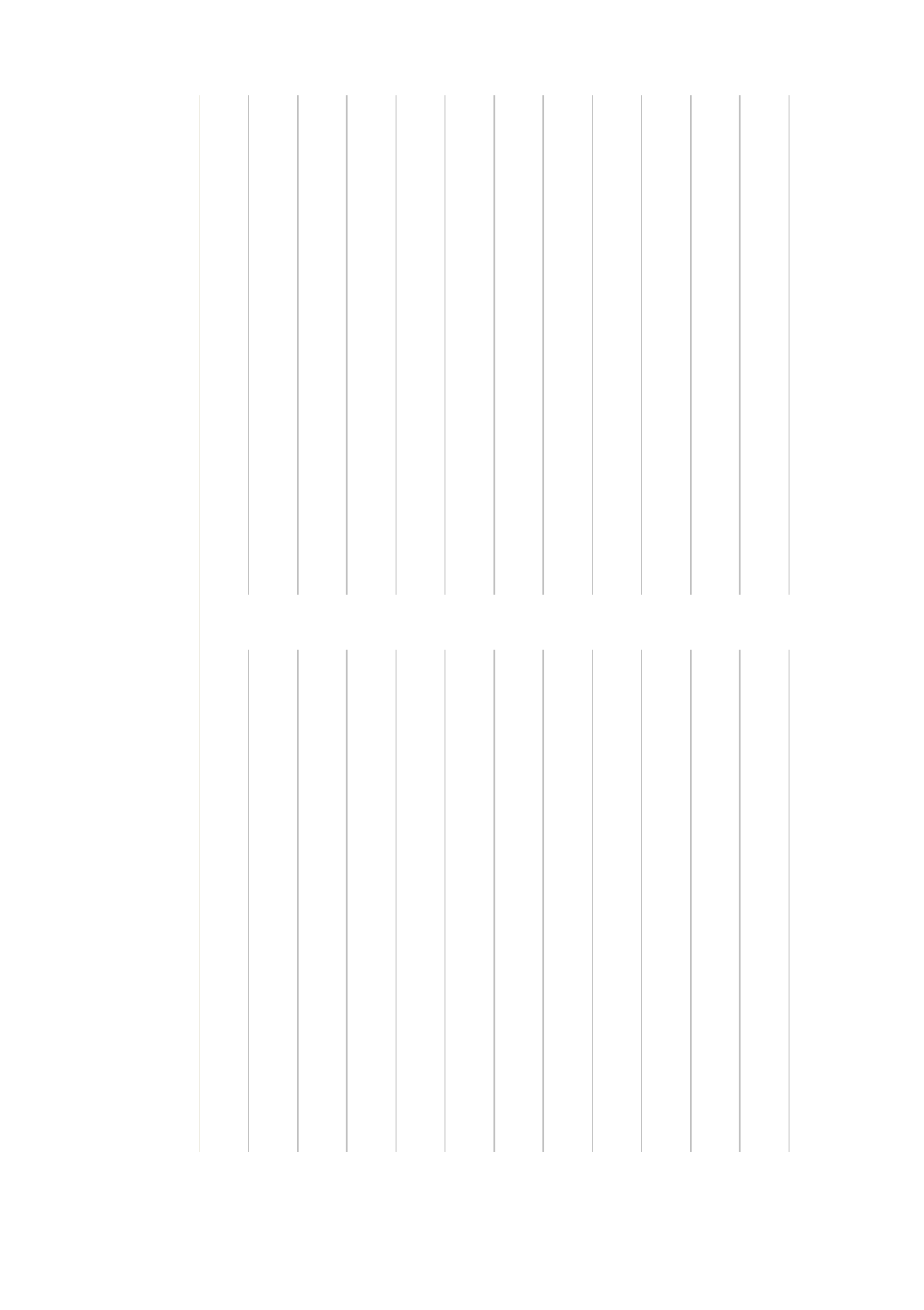| February 2020 |                |                |                                    |                 |           |              |  |
|---------------|----------------|----------------|------------------------------------|-----------------|-----------|--------------|--|
| Sun           | $\sim$         | თ,             | $\frac{1}{2}$                      | 23              | $\bar{1}$ | $\mathbf{I}$ |  |
| Sat           | $\overline{ }$ | $\infty$       | 15                                 | 22              | 29        | $\mathbf{I}$ |  |
| Εri           | $\mathbf{I}$   | $\overline{a}$ | 14                                 | 21              | 28        | $\mathbf{I}$ |  |
| Thur          | $\overline{1}$ | $\circ$        | $\frac{1}{3}$                      | 20              | 27        | $\mathbf{I}$ |  |
| Wed           | $\mathbf{I}$   | LŊ             | $22$                               | $_{19}$         | 26        | $\mathbf{I}$ |  |
| Tue           | $\overline{1}$ | 4              | 11                                 | 18              | 25        | $\mathbf{I}$ |  |
| Mon           | $\overline{1}$ | $\infty$       | $\begin{array}{c}\n0\n\end{array}$ | $\overline{17}$ | 24        | $\mathbf{I}$ |  |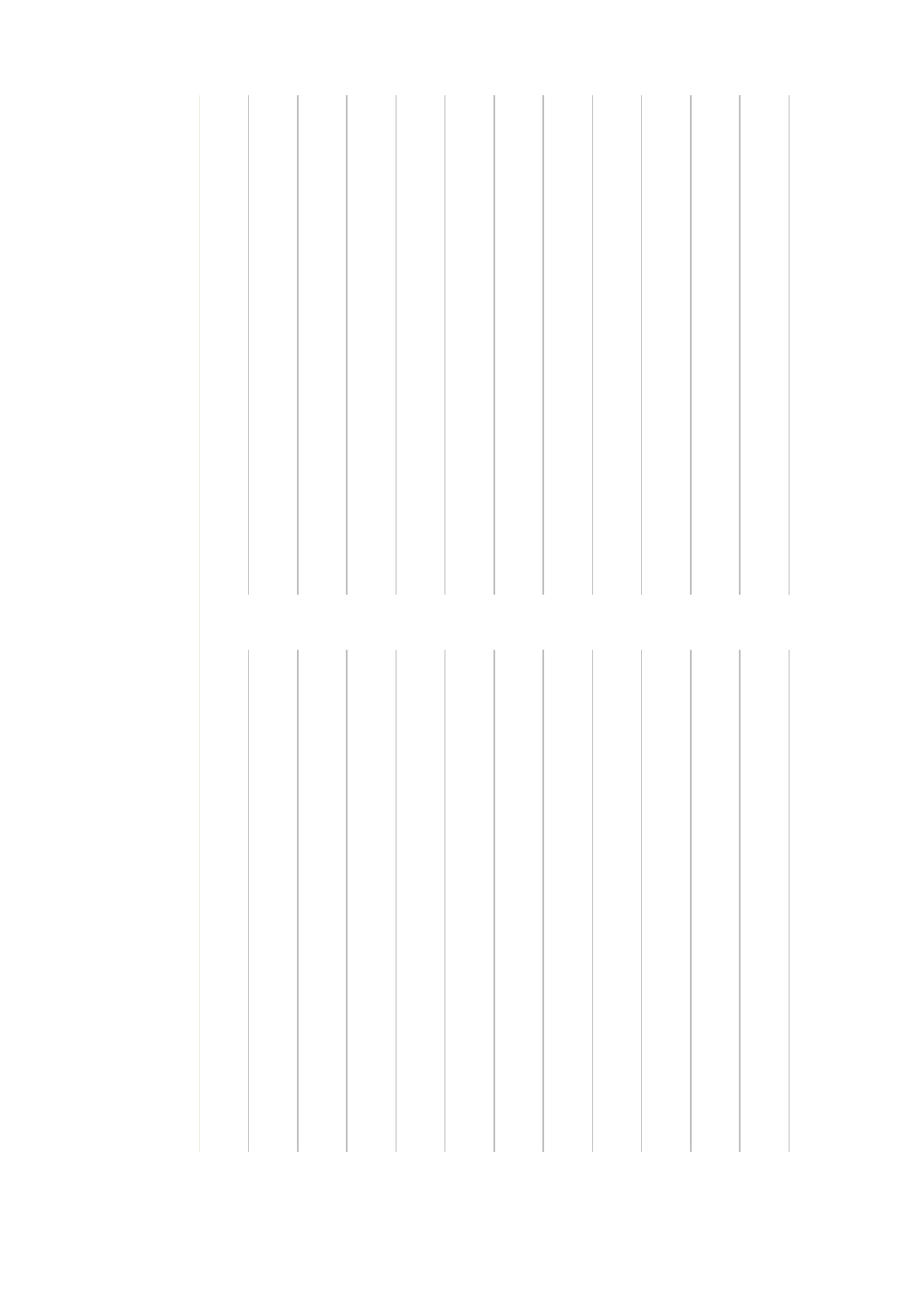| March 2020 |                                                                                                                                                                                                                                                                                                                                                                                                                |                |                                    |      |    |               |  |
|------------|----------------------------------------------------------------------------------------------------------------------------------------------------------------------------------------------------------------------------------------------------------------------------------------------------------------------------------------------------------------------------------------------------------------|----------------|------------------------------------|------|----|---------------|--|
| Sun        | $\overline{ }$                                                                                                                                                                                                                                                                                                                                                                                                 | $\infty$       | 15                                 | 22   | 29 | $\bar{\rm I}$ |  |
| Sat        | $\mathbf{I}$                                                                                                                                                                                                                                                                                                                                                                                                   | $\overline{ }$ | $\overline{14}$                    | 21   | 28 | $\bar{\rm I}$ |  |
| ĒÏ         | $\mathbf{I}$                                                                                                                                                                                                                                                                                                                                                                                                   | $\circ$        | 13                                 | 20   | 27 | $\bar{\rm I}$ |  |
| Thur       | $\bar{1}$                                                                                                                                                                                                                                                                                                                                                                                                      | LŊ             | 12                                 | 19   | 26 | $\mathbf{I}$  |  |
| Wed        | $\overline{1}$                                                                                                                                                                                                                                                                                                                                                                                                 | 4              | $\Xi$                              | 18   | 25 | $\mathbf{I}$  |  |
| Tue        | $\begin{array}{c} \rule{0pt}{2ex} \rule{0pt}{2ex} \rule{0pt}{2ex} \rule{0pt}{2ex} \rule{0pt}{2ex} \rule{0pt}{2ex} \rule{0pt}{2ex} \rule{0pt}{2ex} \rule{0pt}{2ex} \rule{0pt}{2ex} \rule{0pt}{2ex} \rule{0pt}{2ex} \rule{0pt}{2ex} \rule{0pt}{2ex} \rule{0pt}{2ex} \rule{0pt}{2ex} \rule{0pt}{2ex} \rule{0pt}{2ex} \rule{0pt}{2ex} \rule{0pt}{2ex} \rule{0pt}{2ex} \rule{0pt}{2ex} \rule{0pt}{2ex} \rule{0pt}{$ | $\mathsf{S}$   | $\begin{array}{c}\n0\n\end{array}$ | $17$ | 24 | 31            |  |
| Mon        | $\mathbf{I}$                                                                                                                                                                                                                                                                                                                                                                                                   | $\sim$         | თ,                                 | 16   | 23 | 30            |  |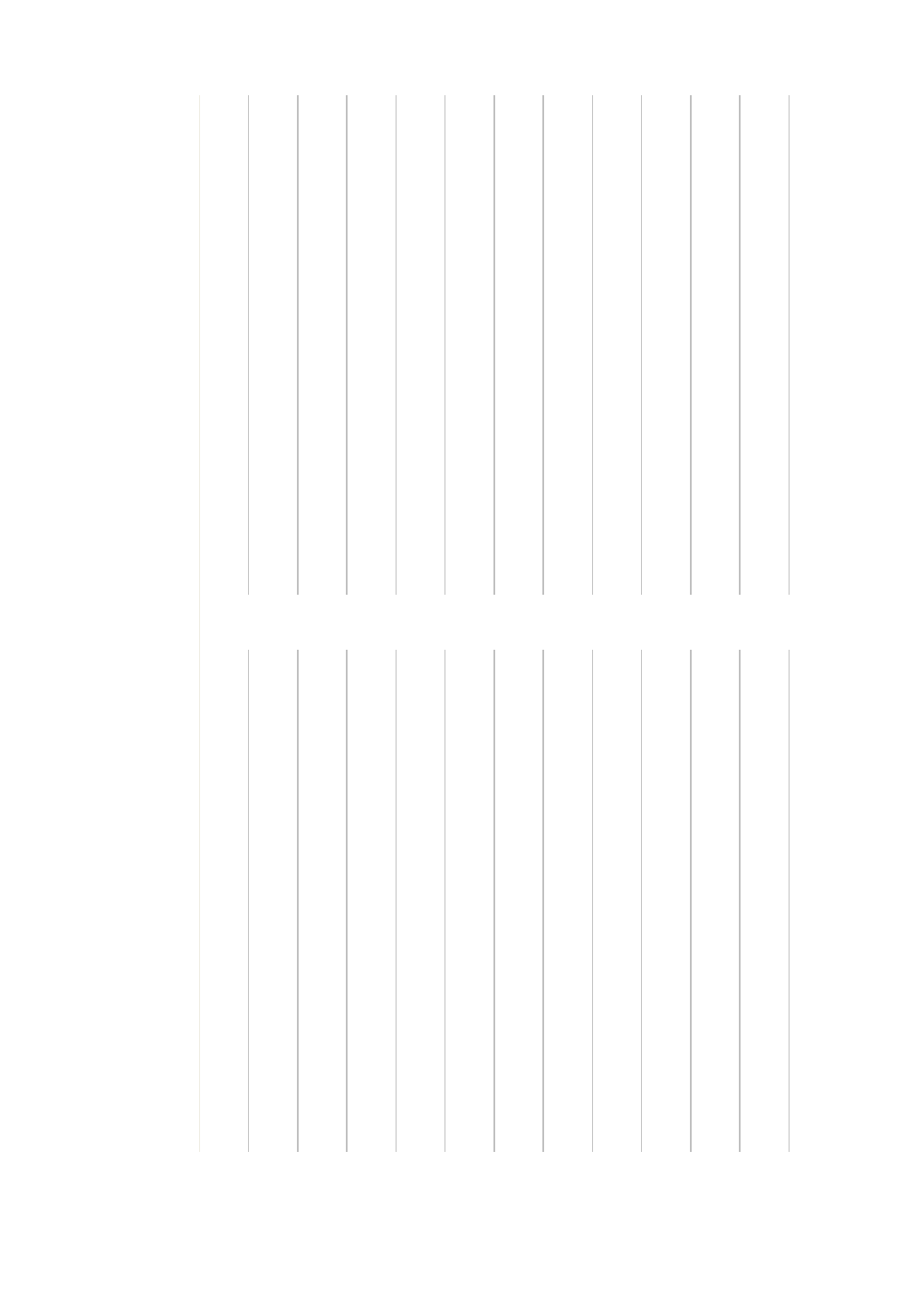| April 2020 |                |                |                |    |                |               |  |
|------------|----------------|----------------|----------------|----|----------------|---------------|--|
| Sun        | LŊ             | $\frac{1}{2}$  | $\overline{a}$ | 26 | $\bar{1}$      | $\mathbf{I}$  |  |
| Sat        | 4              | 11             | 18             | 25 | $\mathbf{I}$   | $\bar{\rm I}$ |  |
| ĒÏ         | $\infty$       | $\overline{a}$ | $17$           | 24 | $\overline{1}$ | $\mathbf{I}$  |  |
| Thur       | $\sim$         | თ,             | $\frac{1}{2}$  | 23 | 30             | $\mathbf{I}$  |  |
| Wed        | $\overline{a}$ | $\infty$       | 15             | 22 | 29             | $\bar{\rm I}$ |  |
| Tue        | $\overline{1}$ | $\overline{a}$ | 14             | 21 | 28             | $\mathbf{I}$  |  |
| Mon        | $\overline{1}$ | $\circ$        | 13             | 20 | 27             | $\mathbf{I}$  |  |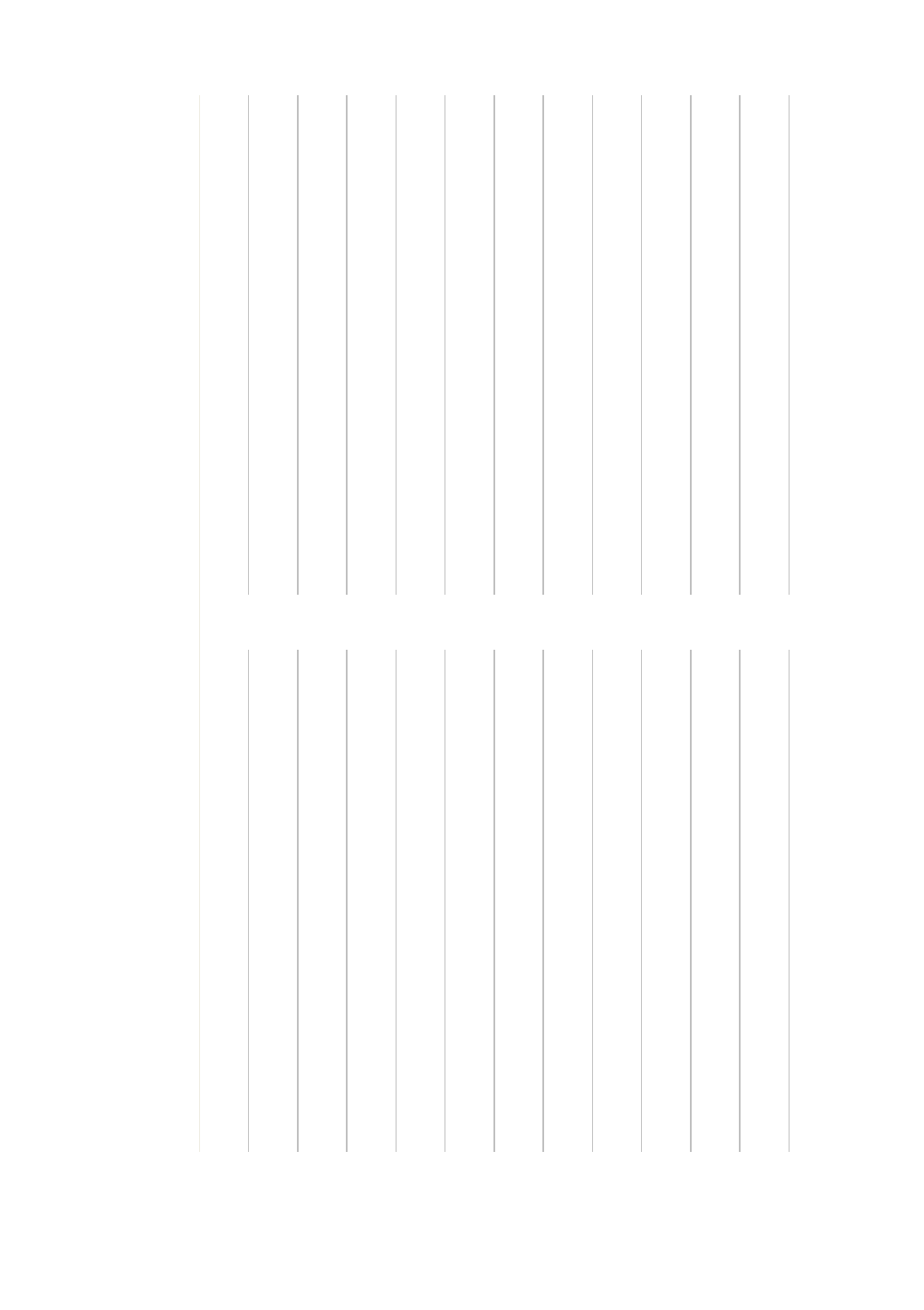| May 2020 |                |                 |      |                |    |              |  |
|----------|----------------|-----------------|------|----------------|----|--------------|--|
| Sun      | $\mathsf m$    | $\overline{10}$ | 17   | 24             | 31 | $\mathbf{I}$ |  |
| Sat      | $\sim$         | თ,              | $16$ | 23             | 30 | $\mathbf{I}$ |  |
| Εri      | $\overline{ }$ | $\infty$        | 15   | 22             | 29 | $\mathbf{I}$ |  |
| Thur     | $\overline{1}$ | $\overline{a}$  | 14   | 21             | 28 | $\mathbf{I}$ |  |
| Wed      | $\mathbf{I}$   | $\circ$         | 13   | 20             | 27 | $\mathbf{I}$ |  |
| Tue      | $\mathbf{I}$   | LŊ              | 12   | $_{19}$        | 26 | $\mathbf{I}$ |  |
| Mon      | $\overline{1}$ | 4               | 11   | $\frac{8}{18}$ | 25 | $\mathbf{I}$ |  |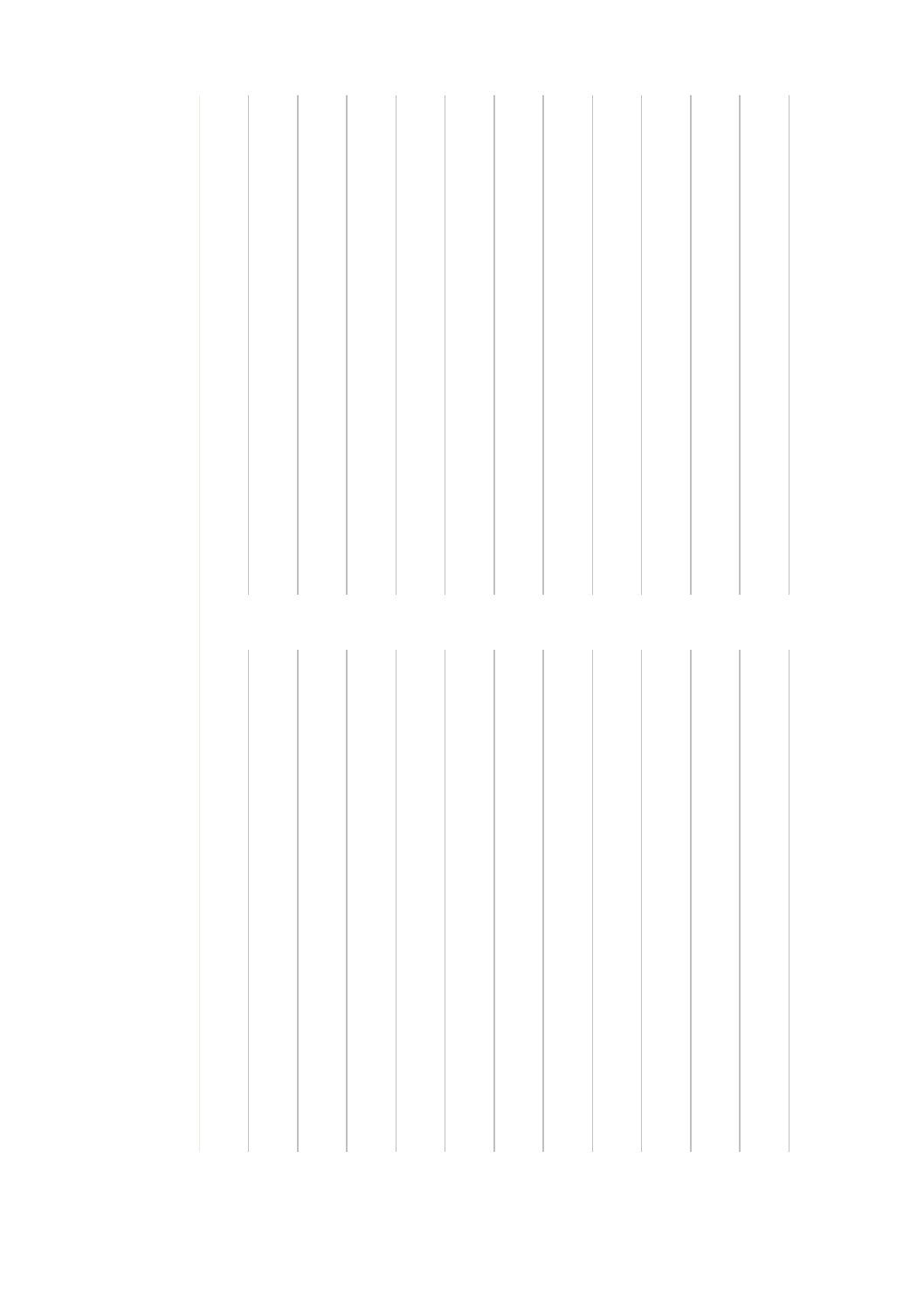| June 2020 |                |                 |                 |    |                                                                                                                                                                                                                                                                                                                                                                                  |              |  |
|-----------|----------------|-----------------|-----------------|----|----------------------------------------------------------------------------------------------------------------------------------------------------------------------------------------------------------------------------------------------------------------------------------------------------------------------------------------------------------------------------------|--------------|--|
| Sun       | $\overline{ }$ | $\overline{14}$ | 21              | 28 | $\mathbf{I}$                                                                                                                                                                                                                                                                                                                                                                     | $\mathbf{I}$ |  |
| Sat       | $\circ$        | 13              | 20              | 27 | $\bar{1}$                                                                                                                                                                                                                                                                                                                                                                        | $\mathbf{I}$ |  |
| ĒÏ        | Lŋ             | 12              | 19              | 26 | $\begin{array}{c} \rule{0pt}{2.5ex} \rule{0pt}{2.5ex} \rule{0pt}{2.5ex} \rule{0pt}{2.5ex} \rule{0pt}{2.5ex} \rule{0pt}{2.5ex} \rule{0pt}{2.5ex} \rule{0pt}{2.5ex} \rule{0pt}{2.5ex} \rule{0pt}{2.5ex} \rule{0pt}{2.5ex} \rule{0pt}{2.5ex} \rule{0pt}{2.5ex} \rule{0pt}{2.5ex} \rule{0pt}{2.5ex} \rule{0pt}{2.5ex} \rule{0pt}{2.5ex} \rule{0pt}{2.5ex} \rule{0pt}{2.5ex} \rule{0$ | $\mathbf{I}$ |  |
| Thur      | 4              | 11              | 18              | 25 | $\mathbf{I}$                                                                                                                                                                                                                                                                                                                                                                     | $\mathbf{I}$ |  |
| Wed       | $\mathsf m$    | $\frac{1}{2}$   | $\overline{17}$ | 24 | $\mathsf I$                                                                                                                                                                                                                                                                                                                                                                      | $\mathbf{I}$ |  |
| Tue       | $\sim$         | G               | $16$            | 23 | 30                                                                                                                                                                                                                                                                                                                                                                               | $\mathbf{I}$ |  |
| Mon       | 4              | $\infty$        | 15              | 22 | 29                                                                                                                                                                                                                                                                                                                                                                               | $\mathbf{I}$ |  |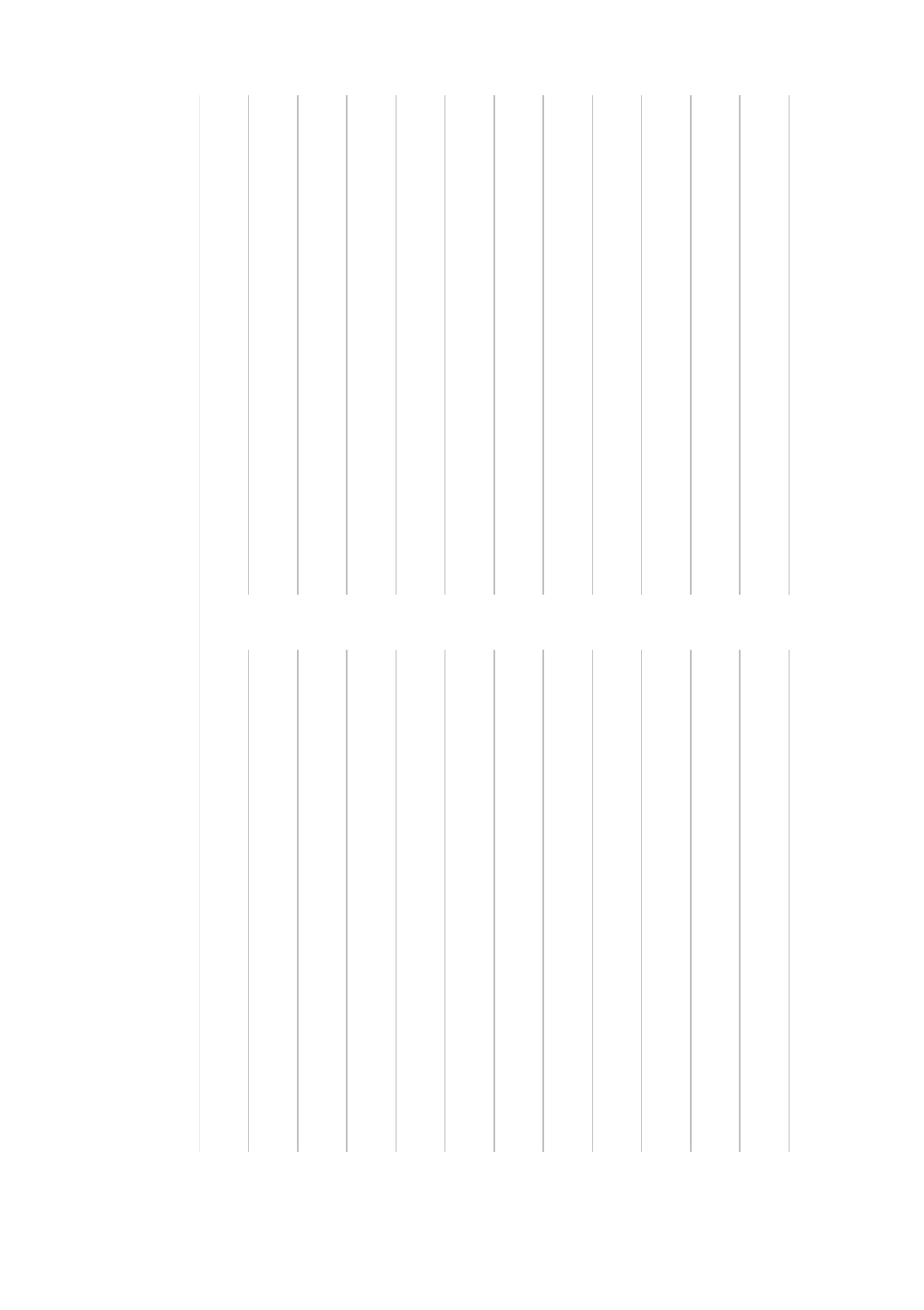| <b>July 2020</b> |                |                                    |                 |    |                                                                                                                                                                                                                                                                                                                                                                                  |              |  |
|------------------|----------------|------------------------------------|-----------------|----|----------------------------------------------------------------------------------------------------------------------------------------------------------------------------------------------------------------------------------------------------------------------------------------------------------------------------------------------------------------------------------|--------------|--|
| Sun              | Lŋ             | $\frac{1}{2}$                      | $\overline{c}$  | 26 | $\begin{array}{c} \rule{0pt}{2.5ex} \rule{0pt}{2.5ex} \rule{0pt}{2.5ex} \rule{0pt}{2.5ex} \rule{0pt}{2.5ex} \rule{0pt}{2.5ex} \rule{0pt}{2.5ex} \rule{0pt}{2.5ex} \rule{0pt}{2.5ex} \rule{0pt}{2.5ex} \rule{0pt}{2.5ex} \rule{0pt}{2.5ex} \rule{0pt}{2.5ex} \rule{0pt}{2.5ex} \rule{0pt}{2.5ex} \rule{0pt}{2.5ex} \rule{0pt}{2.5ex} \rule{0pt}{2.5ex} \rule{0pt}{2.5ex} \rule{0$ | $\mathbf{I}$ |  |
| Sat              | 4              | 11                                 | 18              | 25 | $\mathbf{I}$                                                                                                                                                                                                                                                                                                                                                                     | $\mathbf{I}$ |  |
| ĒÏ               | $\,$ $\,$      | $\begin{array}{c}\n0\n\end{array}$ | $\overline{17}$ | 24 | 31                                                                                                                                                                                                                                                                                                                                                                               | $\mathbf{I}$ |  |
| Thur             | $\sim$         | თ,                                 | $\frac{16}{1}$  | 23 | 30                                                                                                                                                                                                                                                                                                                                                                               | $\mathbf{I}$ |  |
| Wed              | $\overline{a}$ | $\infty$                           | 15              | 22 | 29                                                                                                                                                                                                                                                                                                                                                                               | $\mathbf{I}$ |  |
| Tue              | $\mathbf{I}$   | $\overline{a}$                     | 14              | 21 | 28                                                                                                                                                                                                                                                                                                                                                                               | $\mathbf{I}$ |  |
| Mon              | $\overline{1}$ | $\circ$                            | 13              | 20 | 27                                                                                                                                                                                                                                                                                                                                                                               | $\mathbf{I}$ |  |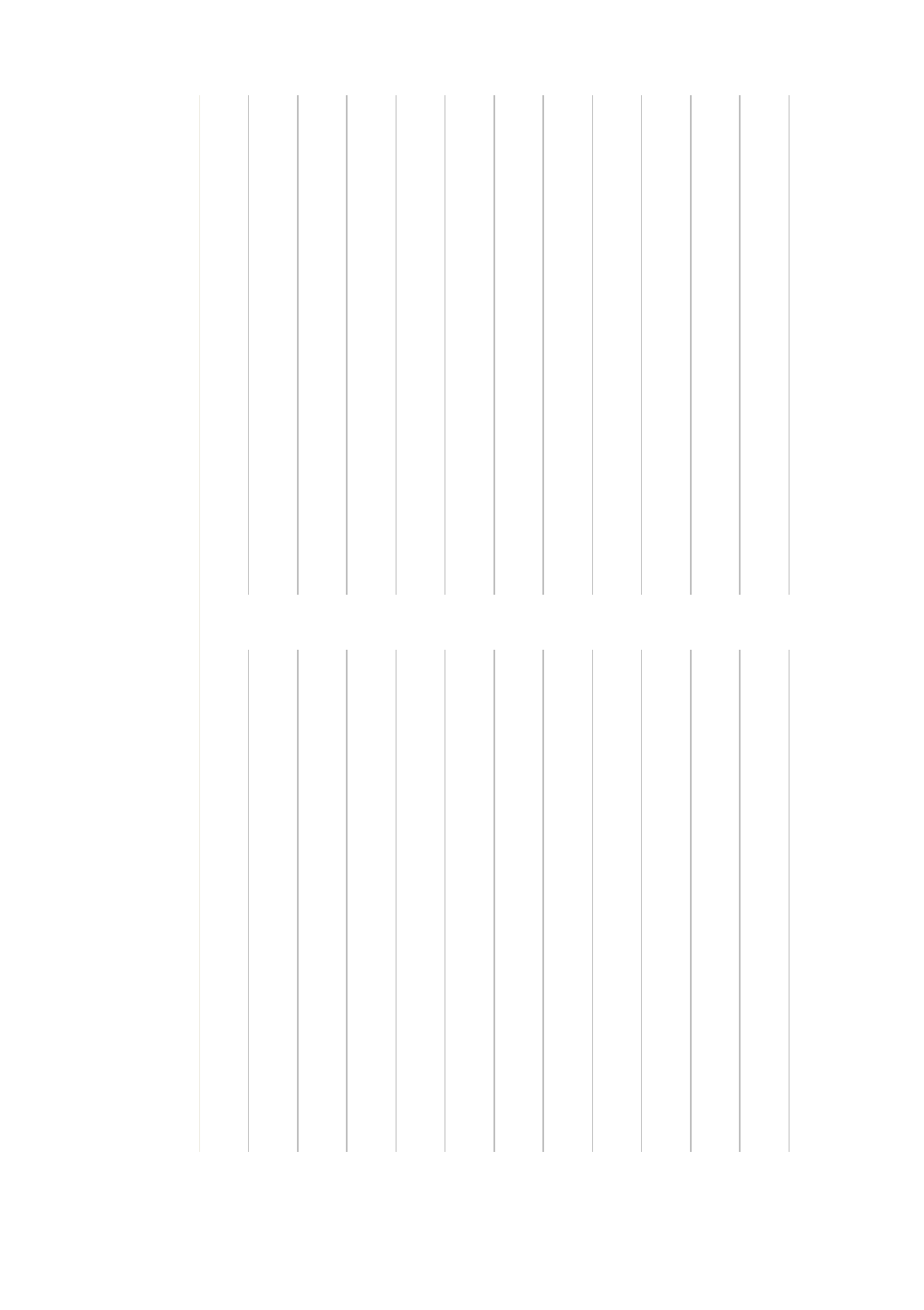| August 2020 |                |                |                                    |                 |    |              |  |
|-------------|----------------|----------------|------------------------------------|-----------------|----|--------------|--|
| Sun         | $\sim$         | თ,             | $\frac{16}{1}$                     | 23              | 30 | $\mathbf{I}$ |  |
| Sat         | $\overline{ }$ | $\infty$       | 15                                 | 22              | 29 | $\mathbf{I}$ |  |
| Εri         | $\mathbf{I}$   | $\overline{a}$ | $\overline{14}$                    | 21              | 28 | $\mathbf{I}$ |  |
| Thur        | $\overline{1}$ | $\circ$        | $13$                               | 20              | 27 | $\mathbf{I}$ |  |
| Wed         | $\mathbf{I}$   | LŊ             | $\frac{1}{2}$                      | $_{19}$         | 26 | $\mathbf{I}$ |  |
| Tue         | $\mathbf{I}$   | 4              | $\overline{1}$                     | 18              | 25 | $\mathbf{I}$ |  |
| Mon         | $\overline{1}$ | $\mathsf{S}$   | $\begin{array}{c}\n0\n\end{array}$ | $\overline{17}$ | 24 | 31           |  |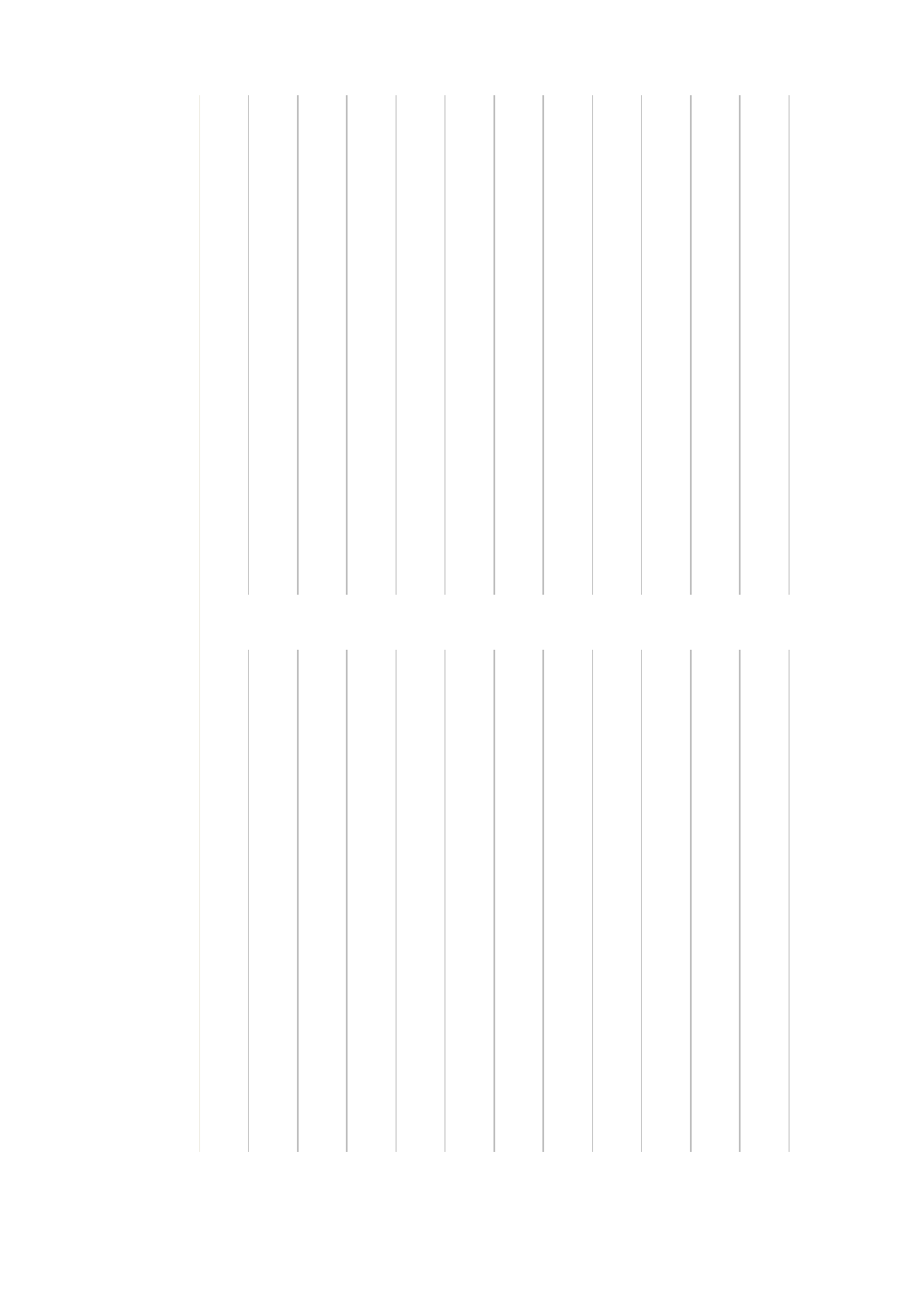| September 2020 |                |                |                 |    |                |                |  |
|----------------|----------------|----------------|-----------------|----|----------------|----------------|--|
| Sun            | $\circ$        | 13             | 20              | 27 | $\bar{1}$      | $\mathbf{I}$   |  |
| Sat            | LŊ             | 12             | 19              | 26 | $\mathbf{I}$   | $\mathbf{I}$   |  |
| ĒÏ             | 4              | 11             | 18              | 25 | $\overline{1}$ | $\mathbf{I}$   |  |
| Thur           | $\sim$         | $\overline{a}$ | $17$            | 24 | $\mathbf{I}$   | $\mathbf{I}$   |  |
| Wed            | $\sim$         | თ,             | $\frac{1}{2}$   | 23 | 30             | $\bar{\rm I}$  |  |
| Tue            | $\overline{a}$ | $\infty$       | 15              | 22 | 29             | $\mathbf{I}$   |  |
| Mon            | $\overline{1}$ | $\overline{a}$ | $\overline{14}$ | 21 | 28             | $\overline{1}$ |  |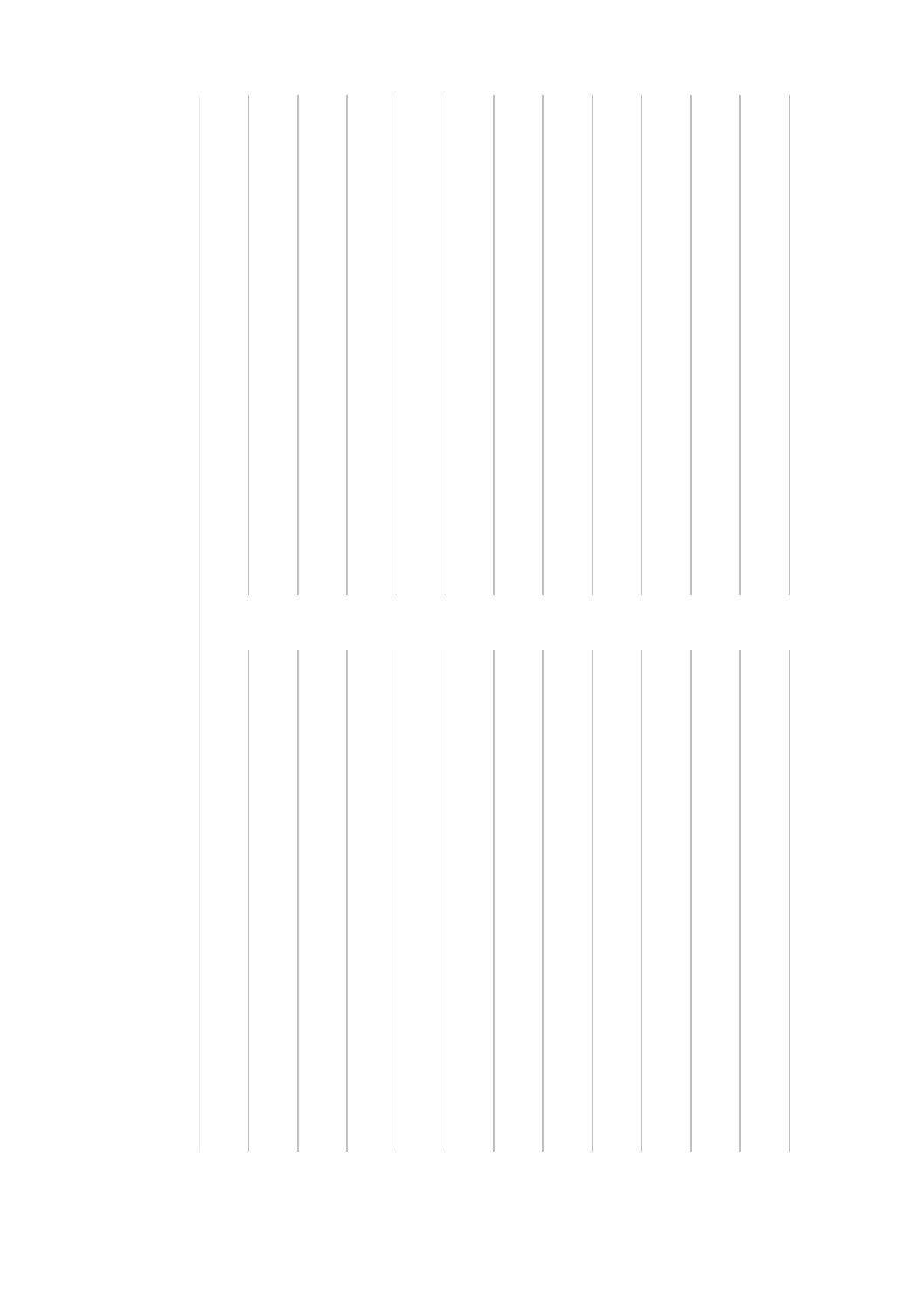| October 2020 |                |                |                     |         |                 |              |  |
|--------------|----------------|----------------|---------------------|---------|-----------------|--------------|--|
| Sun          | 4              | 11             | $\frac{18}{1}$      | 25      | $\bar{1}$       | $\mathbf{I}$ |  |
| Sat          | $\,$ $\,$      | $\overline{a}$ | $\overline{\Omega}$ | 24      | $\overline{31}$ | $\mathbf{I}$ |  |
| ĒÏ           | $\sim$         | თ,             | $\frac{1}{2}$       | 23      | 30              | $\bar{1}$    |  |
| Thur         | $\overline{ }$ | $\infty$       | 15                  | 22      | 29              | $\mathbf{I}$ |  |
| Wed          | $\mathbf{I}$   | $\overline{a}$ | $\overline{14}$     | 21      | 28              | $\mathbf{I}$ |  |
| Tue          | $\overline{1}$ | $\circ$        | $\mathfrak{a}$      | 20      | 27              | $\mathbf{I}$ |  |
| Mon          | $\overline{1}$ | LŊ             | $\overline{12}$     | $_{19}$ | 26              | $\mathbf{I}$ |  |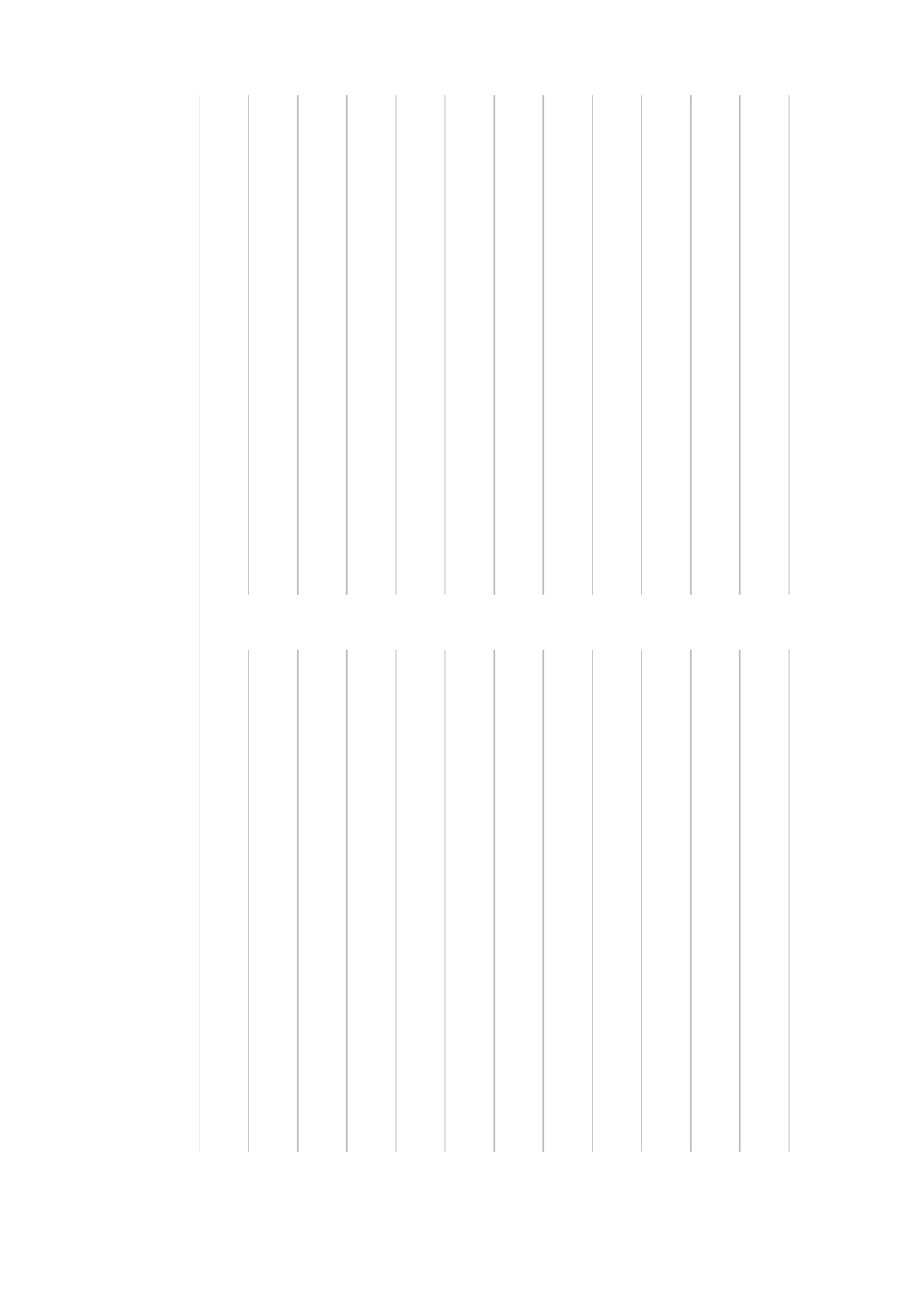| November 2020 |                                                                                                                                                                                                                                                                                                                                                                                  |                |                |                 |    |               |  |
|---------------|----------------------------------------------------------------------------------------------------------------------------------------------------------------------------------------------------------------------------------------------------------------------------------------------------------------------------------------------------------------------------------|----------------|----------------|-----------------|----|---------------|--|
| Sun           | $\overline{ }$                                                                                                                                                                                                                                                                                                                                                                   | $\infty$       | 15             | 22              | 29 | $\bar{1}$     |  |
| Sat           | $\mathbf{I}$                                                                                                                                                                                                                                                                                                                                                                     | $\overline{a}$ | 14             | 21              | 28 | $\mathbf{I}$  |  |
| Εri           | $\mathbf{I}$                                                                                                                                                                                                                                                                                                                                                                     | $\circ$        | $\frac{1}{3}$  | 20              | 27 | $\mathbf{I}$  |  |
| Thur          | $\mathbf{I}$                                                                                                                                                                                                                                                                                                                                                                     | LŊ             | $\overline{c}$ | 19              | 26 | $\bar{\rm I}$ |  |
| Wed           | $\overline{1}$                                                                                                                                                                                                                                                                                                                                                                   | 4              | 11             | 18              | 25 | $\mathbf{I}$  |  |
| Tue           | $\begin{array}{c} \rule{0pt}{2.5ex} \rule{0pt}{2.5ex} \rule{0pt}{2.5ex} \rule{0pt}{2.5ex} \rule{0pt}{2.5ex} \rule{0pt}{2.5ex} \rule{0pt}{2.5ex} \rule{0pt}{2.5ex} \rule{0pt}{2.5ex} \rule{0pt}{2.5ex} \rule{0pt}{2.5ex} \rule{0pt}{2.5ex} \rule{0pt}{2.5ex} \rule{0pt}{2.5ex} \rule{0pt}{2.5ex} \rule{0pt}{2.5ex} \rule{0pt}{2.5ex} \rule{0pt}{2.5ex} \rule{0pt}{2.5ex} \rule{0$ | $\mathsf{S}$   | $\Xi$          | $\overline{17}$ | 24 | $\mathbf{I}$  |  |
| Mon           | $\mathbf{I}$                                                                                                                                                                                                                                                                                                                                                                     | $\sim$         | თ,             | $16$            | 23 | 30            |  |